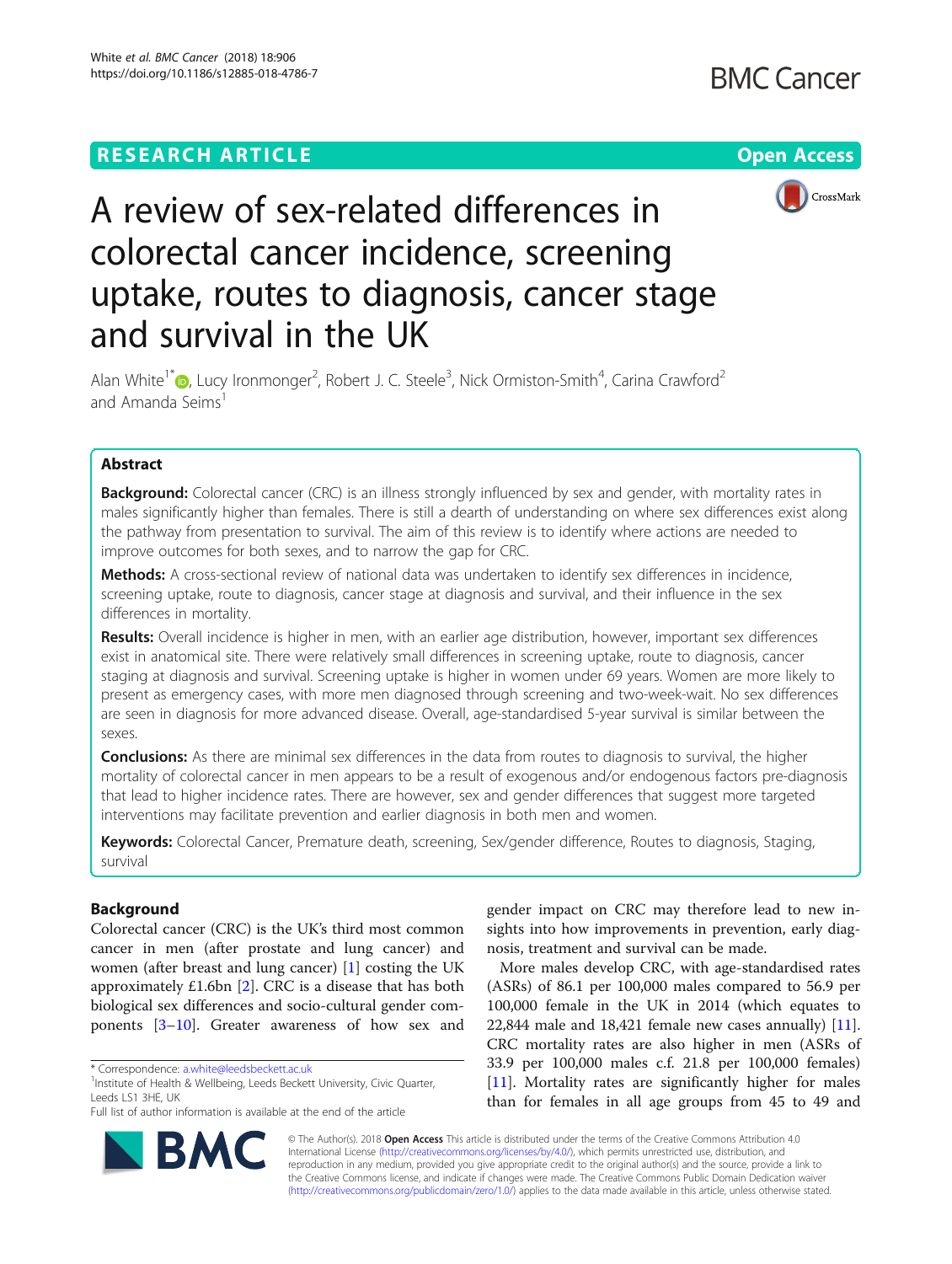over, and the gap is widest at the ages of 70–74, when the male:female age-specific mortality rate ratio is around 1.7:1 [\[11\]](#page-8-0). There is also a global trend for men to have both higher incidence (746,298 vs 614,304 [20.6 vs14.3 ASR]) and mortality (373,639 vs 320,294 [10 vs 6.9 ASR]) for CRC [[12\]](#page-8-0).

Previous research has reported that sex differences in CRC exist with regard to its type [\[13](#page-8-0)], location [\[5](#page-8-0), [14](#page-8-0), [15\]](#page-8-0) and survival [[16\]](#page-8-0) and in the health behaviour of men and women with regard to lifestyle-related risk factors  $[17–20]$  $[17–20]$  $[17–20]$  $[17–20]$  $[17–20]$ , awareness of risk  $[21]$  $[21]$ , and screening behaviour [[22,](#page-8-0) [23\]](#page-8-0). This review however, critically explores sex differences for data across the CRC cancer pathway (screening uptake, the route to diagnosis, cancer staging at diagnosis and survival), and how they might play a part in the sex differences in mortality. These differences are explored alongside a review of the literature on biological awareness and behaviour differences to give direction towards strategies to increase early detection and reduce cancer burden and mortality.

# Method

The data used for the review comprised a cross-sectional study of CRC, compiling national data available for the UK (or for England where UK data for all countries combined were not available). Data were sourced from a range of publicly available datasets (or via personal communication where possible where data were not published), and peer reviewed literature. The following metrics and sources were used:

- CRC incidence rates, by age (2012–2014) and by anatomical site (2010–2012) in the UK [[11](#page-8-0)]
- Screening uptake and positivity rates of the guaiacbased faecal occult blood test (gFOBT), for 60– 74 years olds combined and by five-year age band, in England 2014–2015 [[24](#page-8-0)]
- Routes to diagnosis data which show the proportion of CRC patients who were diagnosed through the different pathways up to the point of diagnosis, England 2006–2013 [[25](#page-8-0)]
- Stage at diagnosis data, England 2012  $[26]$  $[26]$  $[26]$
- Stage at diagnosis by route to diagnosis 2012–2013 [[27](#page-8-0)]
- 1 and 5-year age-standardised net survival for patients diagnosed in England 2011–2015 [\[28\]](#page-8-0)
- Age-standardised net survival by stage at diagnosis: one-year survival for patients diagnosed in England 2012–2014  $[29]$ , 5-year survival for patients diagnosed in the former Anglia Cancer Network area 2006–2010 [\[30\]](#page-8-0)

Where available, 95% confidence intervals (CIs) were used as per the CIs provided by data sources, and

examined for overlap to identify statistically significant differences between sexes. Where CIs were not provided (screening uptake/positivity rates and proportions by stage at diagnosis), the two-sample test of proportions was used to identify statistically significant differences between sexes.

# Results

#### Incidence of Colorectal cancer

In the UK, 2012–2014 incidence rates in adults aged 45 and over were significantly higher for males than females and this gap was widest at ages 70–74 where the male: female incidence ratio of age-specific rates was 1.7:1 [[11](#page-8-0)] (Fig. [1](#page-2-0)).

A breakdown of CRC incidence by anatomical site (Table [1\)](#page-2-0) shows that the proportions of CRC cases in the rectum and sigmoid colon are higher in males (31.5% and 23.1%, respectively) than females (23.1% and 20.4%, respectively). The proportion of cases in the caecum and ascending colon are higher in females (17.2% and 9.8%, respectively) than males (12.2% and 7.3%, respectively) [[11\]](#page-8-0), which are harder to detect and diagnose.

#### Screening

Overall screening uptake is higher in women than men; for the financial year 2014–15, uptake of gFOBT screening in England (Table [2](#page-3-0)) was higher amongst women aged 60–74 (60.9%) than men (55.5%) ( $p < 0.001$ ). By 5-year age group: uptake is higher for women aged 60– 64, 65–69 and 70–74 compared with men in the same age bands (all  $p < 0.001$ ), but this gap appears to narrow with age. Positivity rates (proportion of adequately completed gFOBT tests coming back as 'positive'/'abnormal') are higher in men than women  $(p < 0.001)$ , with the total positivity rate for men 2.2% and for women 1.5% in the 60–74 age range [\[24](#page-8-0)].

#### Route to diagnosis

There are interesting sex differences demonstrated in the pathway to the point of diagnosis of men and women. For cancers diagnosed in England in 2006– 2013, a higher proportion of CRCs in males were diagnosed via the bowel screening program (8.1% of male CRCs c.f. 5.1% of female CRCs) and the "Two Week Wait" (TWW) pathway for urgent GP referrals for suspected cancer (29.0% c.f. 26.6%) (Table [3\)](#page-3-0) [[24](#page-8-0)]. Both these routes are associated with a higher three-year relative survival than average across all routes for CRC.

There was also a sex difference for emergency presentations (EPs), the route associated with the worst survival, with more female CRCs being diagnosed via this route than males (27.6% female CRCs c.f. 22.1% male CRCs). This difference was greatest for patients aged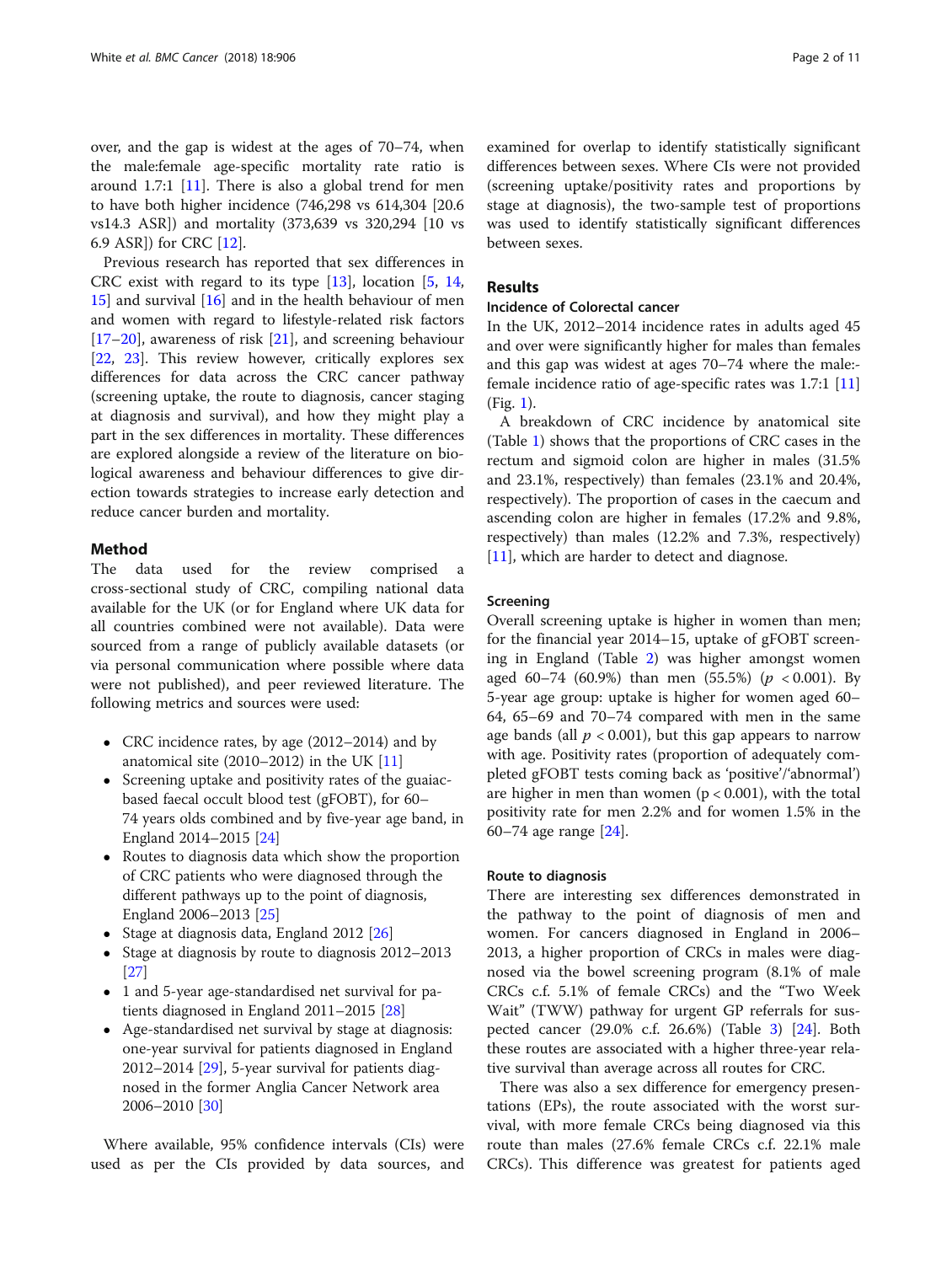<span id="page-2-0"></span>

85+, with 44.8% of female cases aged 85+ diagnosed through EPs compared with 38.5% of males.

# Sex differences in stage of cancer at diagnosis

There are small differences in the stage distribution of CRCs at diagnosis between males and females (Table [4](#page-4-0)) [[26\]](#page-8-0). When excluding cases with an unknown stage from the denominator, data for England in 2012 show a higher proportion of CRCs in males diagnosed at stage I than females (18.2% in males c.f. 16.3% in females;  $p < 0.001$ ). Conversely, more females than males were diagnosed at stage II (28.7% in females c.f. 27.1% in males; p < 0.001). When stage I and II are combined, there was no longer a difference between males and females. There were no

differences between the proportions of males and females diagnosed at stages III and IV, both separately and combined (stage III  $p = 0.25$ , stage IV  $p = 0.08$ , combined  $p = 0.65$ ). Staging completeness was higher for males than females (90.0% c.f. 87.7%; p < 0.001).

To explore this further, the routes to diagnosis data have been combined with staging data to see how stage distributions vary by route (Fig. [2](#page-4-0)) [\[27\]](#page-8-0). For patients diagnosed in England in 2012–2013, 32% of all patients diagnosed with CRC via an EP were diagnosed at stage IV, with this proportion varying between the sexes (Fig. [2](#page-4-0)). More male EPs were diagnosed at stage IV than female (34% males (33–35%) c.f. 30% (29–31%) females) such that even though more females present via an EP, males

| Table 1 Percentage distribution of cases diagnosed by anatomical site, by sex, UK, annual average 2010–2012 [11] |  |  |  |  |  |
|------------------------------------------------------------------------------------------------------------------|--|--|--|--|--|
|                                                                                                                  |  |  |  |  |  |

| Cancer site (ICD-10 code)                        | Male          |        | Female        |         |
|--------------------------------------------------|---------------|--------|---------------|---------|
|                                                  | Average Cases | %      | Average Cases | %       |
| Caecum (C18.0)                                   | 2829          | 12.2%  | 3145          | 17.2%   |
| Appendix (C18.1)                                 | 254           | 1.1%   | 356           | 1.9%    |
| Ascending Colon (C18.2)                          | 1691          | 7.3%   | 1790          | 9.8%    |
| Hepatic Flexure (C18.3)                          | 673           | 2.9%   | 616           | 3.4%    |
| Transverse Colon (C18.4)                         | 1098          | 4.7%   | 1148          | 6.3%    |
| Splenic Flexure (C18.5)                          | 539           | 2.3%   | 393           | 2.1%    |
| Descending Colon (C18.6)                         | 707           | 3.0%   | 558           | 3.0%    |
| Sigmoid Colon (C18.7)                            | 5380          | 23.1%  | 3740          | 20.4%   |
| Colon, Overlapping and Unspecified (C18.8-C18.9) | 1153          | 5.0%   | 1243          | 6.8%    |
| Rectosigmoid Junction (C19)                      | 1631          | 7.0%   | 1089          | 5.9%    |
| Rectum (C20)                                     | 7327          | 31.5%  | 4240          | 23.1%   |
| Total                                            | 23,282        | 100.0% | 18,317        | 100.00% |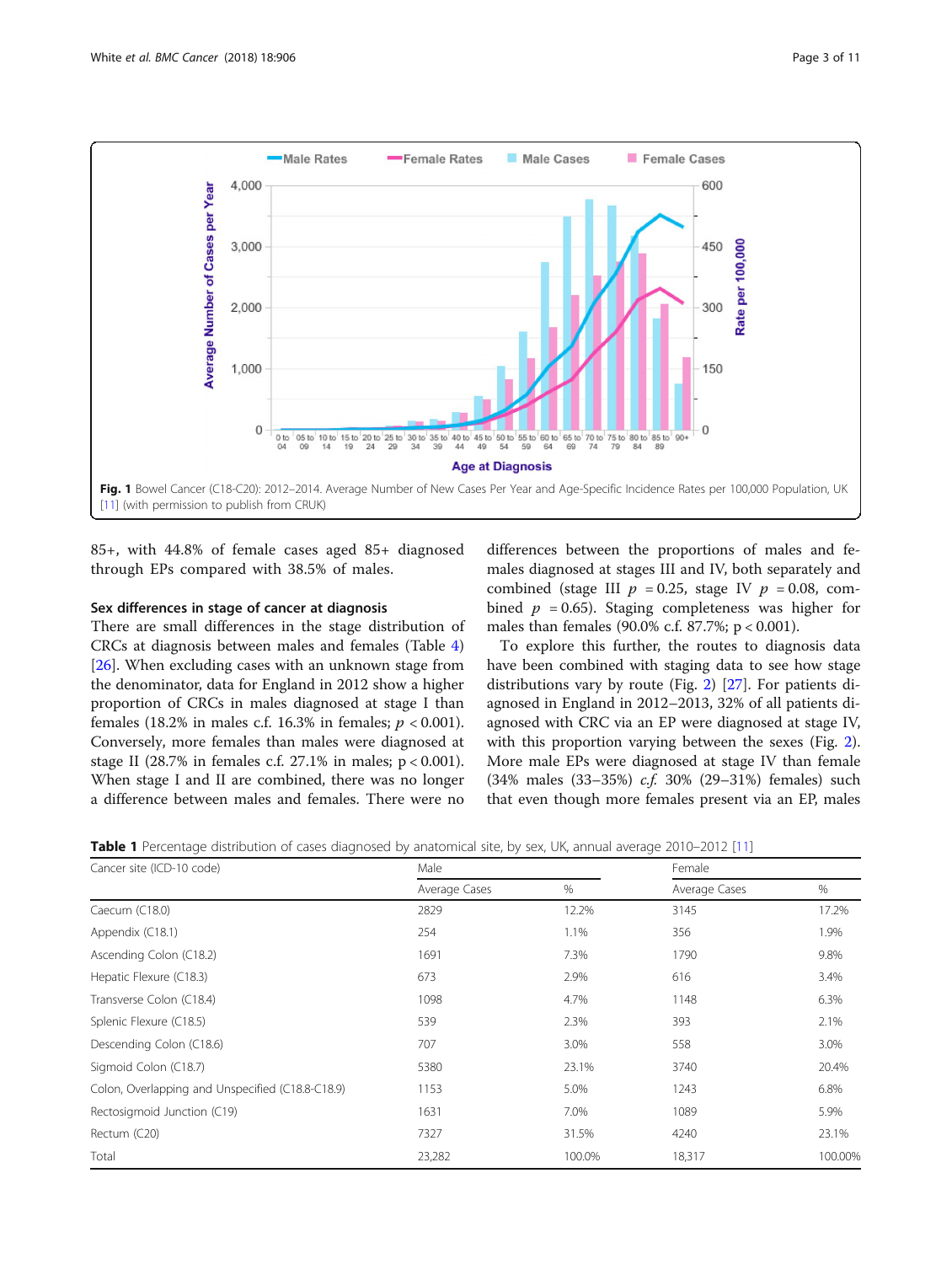<span id="page-3-0"></span>Table 2 Screening uptake and positivity rates, England, financial year 2014/15 [\[24\]](#page-8-0)

|        | Age         | Number invited | Uptake | Positivity rate |
|--------|-------------|----------------|--------|-----------------|
| Female | $60 - 64$   | 893,199        | 58.1%  | 1.4%            |
|        | $65 - 69$   | 687,690        | 64.3%  | 1.4%            |
|        | $70 - 74$   | 524,607        | 61.1%  | 1.7%            |
|        | Total 60-74 | 2,105,496      | 60.9%  | 1.5%            |
| Male   | $60 - 64$   | 885,340        | 49.8%  | 2.1%            |
|        | $65 - 69$   | 649.180        | 60.1%  | 2.1%            |
|        | $70 - 74$   | 477.750        | 59.8%  | 2.4%            |
|        | Total 60-74 | 2,012,270      | 55.5%  | 2.2%            |

Uptake: proportion of invitees who were adequately screened (reaching a definitive gFOBt outcome of either 'Normal' or 'Abnormal'/'Positive') within 6 months of invitation

Positivity rate: proportion of those adequately screened who had an abnormal/positive screening test result

are more likely to be diagnosed at a late stage via this route. This might explain the finding of no overall difference in stage at diagnosis between the sexes despite higher EP rates in women. However, a higher proportion of female cases had an unknown stage, so difference in stage by route should be interpreted with caution.

Out of those diagnosed via screening, more males were diagnosed at stage I [36% males (34–37%), 32% (30–34%) females], while females were more likely to be diagnosed at stage II [27% (26–29%), females, 23% (22–25%) males]. There were no other differences in stage distribution between sexes across the other routes analysed.

# Survival

Overall, age-standardised one-year net CRC survival is slightly higher for males, whilst five-year net survival is similar for the sexes (Table [5](#page-5-0)). By age group, one-year net survival for CRC is similar for males and females across all ages, except for the 65–74 and 75–99 year age groups where males have a slight advantage over females (82.7% cf. 81.3% and 67.9% cf. 62.3%). Five-year net survival data are similar between males and females for all ages, except 75–99 (49.0% cf. 46.4%).

One-year age-standardised net survival at stage I and II estimates for patients diagnosed in England in 2014 are similar for males and females (Table [6\)](#page-5-0). Females diagnosed at stage III and IV and unknown stage have worse survival than males.

Five-year age-standardised net survival was similar between males and females for stages I, III and IV (Table [7](#page-6-0)), but survival at stage II was better for females (87% cf. 82% males) [[30\]](#page-8-0).

# **Discussion**

The UK data reflect previous studies [[15,](#page-8-0) [31](#page-8-0), [32\]](#page-8-0) in showing that the overall incidence of bowel cancer is higher in males than in females. This increased vulnerability of men to developing CRC may be due to a number of biological and gender-related (behavioural) factors [[31,](#page-8-0) [33](#page-8-0)–[35](#page-8-0)]. Men are more likely to have a diet high in red and processed meat [[36\]](#page-8-0), be heavier consumers of alcohol [\[37](#page-8-0)], and more likely to smoke [\[20](#page-8-0)]. Men also have a greater propensity to deposit visceral fat [[38](#page-8-0)] which is associated with increased risk of CRC [\[39](#page-8-0)–[41\]](#page-8-0).

It is important to note, however, that the female sex is more associated with hypermethylation, microsatellite instability, BRAF V600E mutation, and CpG island methylator phenotype (CIMP)-high, [\[7](#page-8-0), [13](#page-8-0)], which are more likely to result in the sessile serrated polyps (SSP).

Table 3 Routes to diagnosis, by sex and age: colorectal cancer, England 2006–2013 [[25](#page-8-0)]

| Age       | Sex    | Route     |            |             |                  |                    |                        |            |         |             |  |  |
|-----------|--------|-----------|------------|-------------|------------------|--------------------|------------------------|------------|---------|-------------|--|--|
| group     |        | Screening | <b>TWW</b> | GP referral | Other outpatient | Inpatient elective | Emergency presentation | <b>DCO</b> | Unknown | Total cases |  |  |
| Under 50  | Female | 0.1%      | 17.2%      | 29.5%       | 9.8%             | 6.2%               | 31.3%                  | 0.1%       | 5.9%    | 6847        |  |  |
|           | Male   | 0         | 19.6%      | 29.1%       | 9.7%             | 7.4%               | 27.3%                  | 0.1%       | 6.8%    | 7356        |  |  |
| $50 - 59$ | Female | 0.1%      | 30.3%      | 29.0%       | 8.6%             | 6.0%               | 20.8%                  | 0.2%       | 5.1%    | 11,728      |  |  |
|           | Male   | 0.0%      | 31.7%      | 28.0%       | 8.4%             | 6.5%               | 19.3%                  | 0.1%       | 5.9%    | 16,027      |  |  |
| $60 - 69$ | Female | 17.7%     | 26.6%      | 21.9%       | 7.6%             | 4.2%               | 18.4%                  | 0.1%       | 3.4%    | 25,288      |  |  |
|           | Male   | 21.9%     | 27.3%      | 20.6%       | 7.1%             | 4.3%               | 15.5%                  | 0.2%       | 3.2%    | 40,734      |  |  |
| $70 - 79$ | Female | 4.1%      | 30.9%      | 25.9%       | 8.8%             | 4.0%               | 23.5%                  | 0.2%       | 2.7%    | 34,430      |  |  |
|           | Male   | 5.9%      | 32.1%      | 25.8%       | 9.0%             | 4.3%               | 20.6%                  | 0.2%       | 2.2%    | 48,055      |  |  |
| $80 - 84$ | Female | 0.2%      | 27.6%      | 25.3%       | 8.6%             | 3.5%               | 31.8%                  | 0.5%       | 2.5%    | 18,526      |  |  |
|           | Male   | 0.5%      | 30.5%      | 26.5%       | 9.1%             | 3.7%               | 27.3%                  | 0.3%       | 2.0%    | 19,508      |  |  |
| $85+$     | Female | 0.1%      | 19.7%      | 20.9%       | 6.7%             | 2.7%               | 44.8%                  | 1.9%       | 3.2%    | 20,516      |  |  |
|           | Male   | 0.1%      | 23.6%      | 23.8%       | 7.7%             | 3.0%               | 38.5%                  | 0.9%       | 2.4%    | 14,865      |  |  |
| All ages  | Female | 5.1%      | 26.6%      | 24.6%       | 8.2%             | 4.1%               | 27.6%                  | 0.5%       | 3.3%    | 117,335     |  |  |
|           | Male   | 8.1%      | 29.0%      | 24.6%       | 8.3%             | 4.5%               | 22.1%                  | 0.3%       | 3.1%    | 146,545     |  |  |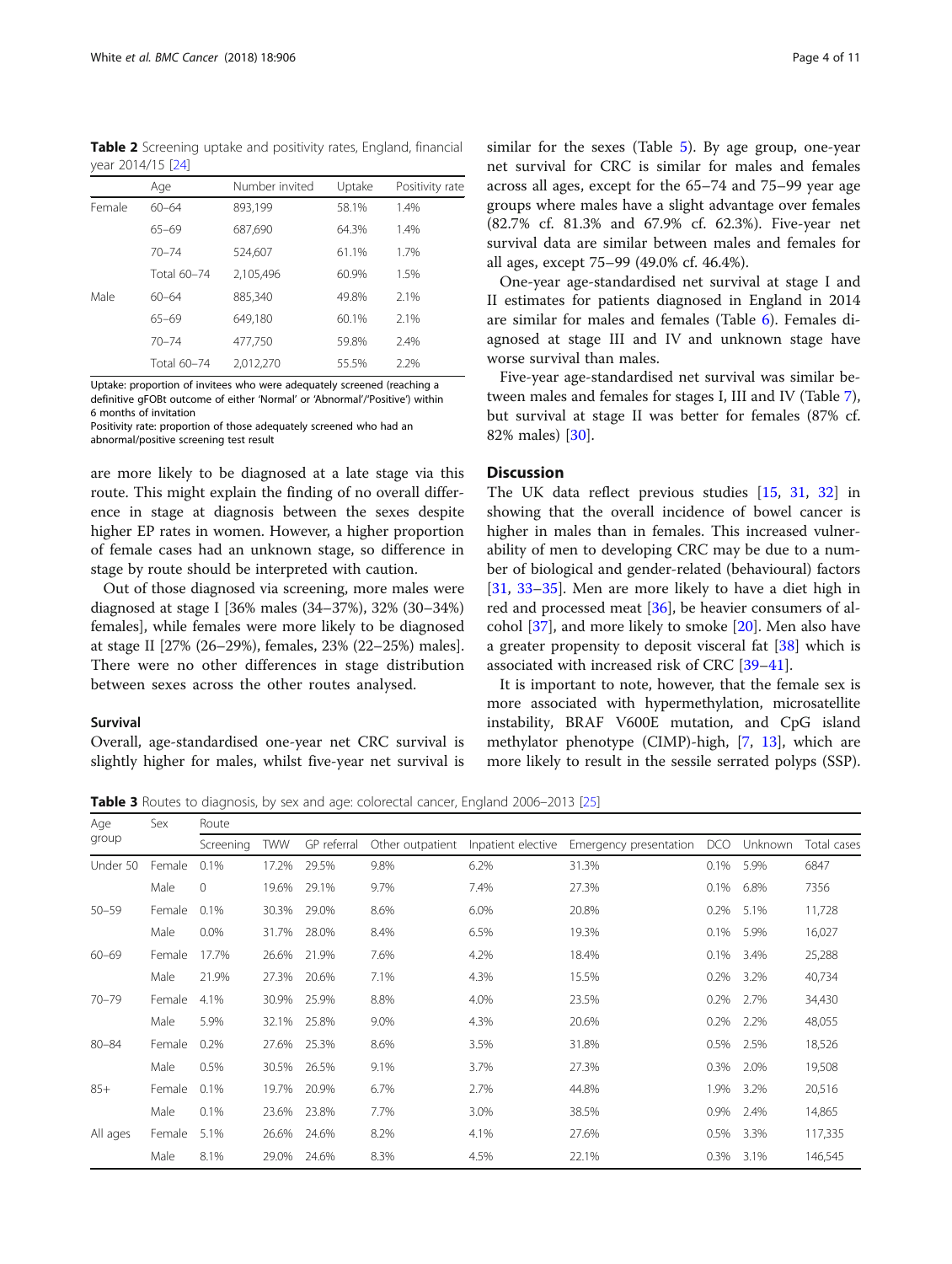<span id="page-4-0"></span>

|  |  |  |  | Table 4 TNM stage of colorectal cancer at diagnosis by sex, adults aged 15-99, England, 2012 [26] |
|--|--|--|--|---------------------------------------------------------------------------------------------------|
|--|--|--|--|---------------------------------------------------------------------------------------------------|

| Stage         | Number of cases |         | Proportion of cases |         | Proportion of cases excluding unknows |                          |  |
|---------------|-----------------|---------|---------------------|---------|---------------------------------------|--------------------------|--|
|               | Males           | Females | Males               | Females | Males                                 | Females                  |  |
|               | 3144            | 2111    | 16.4%               | 14.3%   | 18.2%                                 | 16.3%                    |  |
| Ш             | 4680            | 3722    | 24.4%               | 25.2%   | 27.1%                                 | 28.7%                    |  |
| $\mathbb{H}$  | 5336            | 3922    | 27.8%               | 26.5%   | 30.9%                                 | 30.2%                    |  |
| $\mathsf{IV}$ | 4136            | 3215    | 21.5%               | 21.7%   | 23.9%                                 | 24.8%                    |  |
| Unknown       | 1919            | 1826    | 10.0%               | 12.3%   | -                                     | $\overline{\phantom{0}}$ |  |
| Total         | 19,215          | 14,796  | 100.0%              | 100.0%  | 100.0%                                | 100.0%                   |  |

These occur in the proximal colon and are more likely to be missed during colonoscopies and lead to more aggressive forms of cancer [[14\]](#page-8-0). Females were also found to have higher frequency of KRAS mutations in codon 12 than males, which again are associated with more advanced adenomas [\[42\]](#page-8-0).

Socio-economic deprivation (as based on income domain scores) appears to disproportionally affect the incidence rates for men - in England, incidence rates are 13% higher for males living in the most deprived areas compared with the least deprived, while for females the rates are similar for those living in the least and most deprived areas [\[43\]](#page-8-0). This may be due to men's increased likelihood of a lifestyle associated with the risk factors mentioned above in areas of socio-economic deprivation [[44](#page-8-0), [45\]](#page-8-0).

#### Screening

A factor relating to men's relatively lower participation, especially with regard to their higher overall risk of CRC, in screening has been attributed to poorer knowledge about cancer and screening as compared to women, with the 2014 Cancer Awareness Measure

(CAM) survey reporting that men were less likely to be aware of the bowel screening programme than women ( $p < 0.05$ ) [\[46](#page-8-0)]. This lack of awareness has been noted elsewhere, both with regard to men's awareness of screening generally [[47,](#page-8-0) [48](#page-9-0)] and CRC specifically [\[10](#page-8-0), [49](#page-9-0)].

Encouraging men to discuss bowel screening with their GP or partner on receipt of an invitation may improve uptake [[50](#page-9-0)] - the role of primary care in nudging both men and women to take up cancer screening opportunities has been noted elsewhere [\[49](#page-9-0), [51](#page-9-0)–[53](#page-9-0)]. Sending enhanced information associated with the national screening programme has been shown to increase uptake of gFOBT in both sexes [\[54](#page-9-0)] and an Australian study showed sending men a notification letter prior to faecal immunochemical test (FIT) screening resulted in a 12% increase in uptake compared to those who were not contacted in advance [[55\]](#page-9-0).

The UK National Screening Committee has recommended the change from using gFOBT to the less onerous FIT as the primary test for bowel cancer screening in the UK - pilot studies show this improves uptake [[22,](#page-8-0) [56\]](#page-9-0) and reduces the male-female gap in uptake

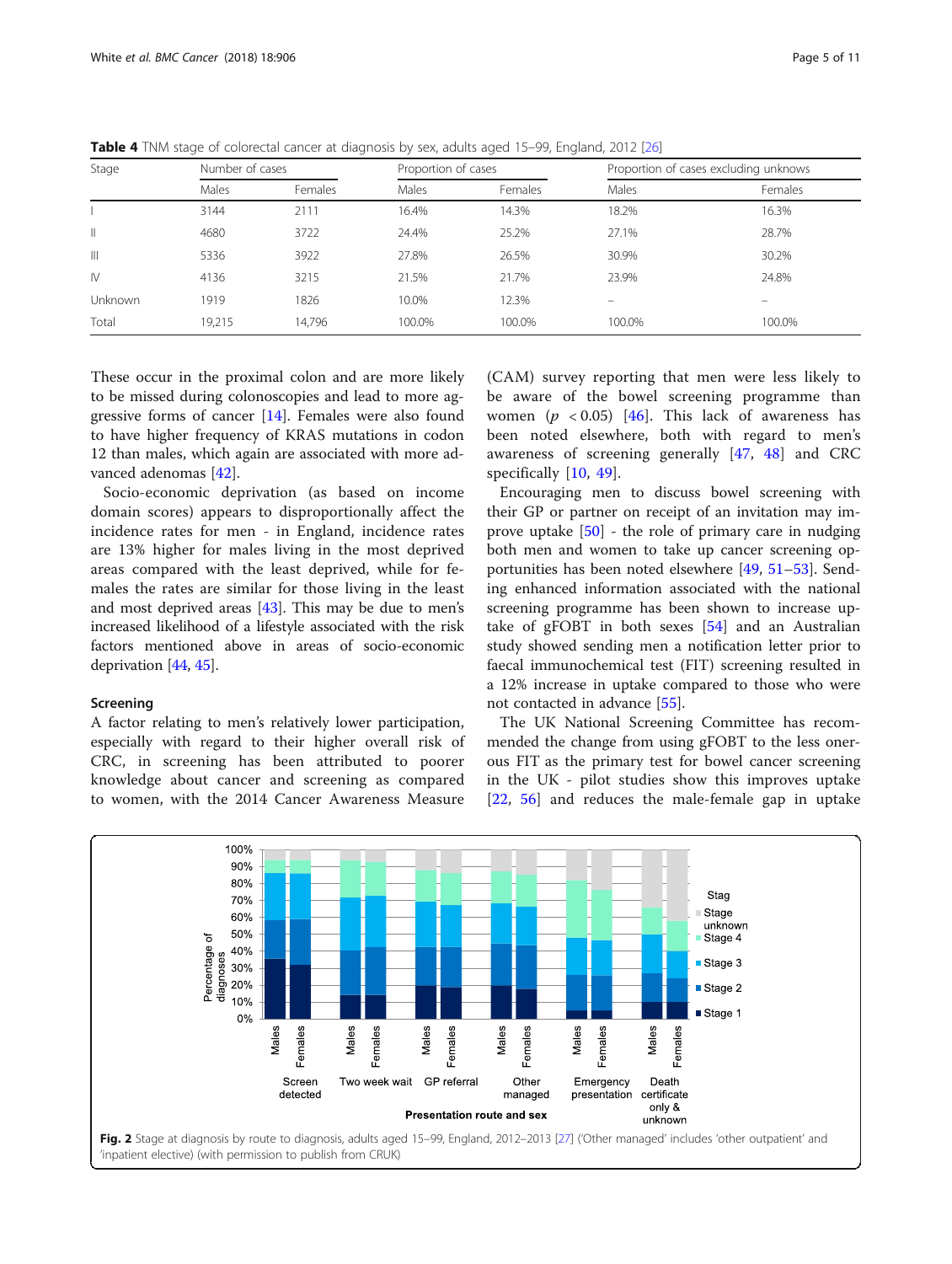<span id="page-5-0"></span>Table 5 One-year and five-year net survival, with 95% confidence intervals (CI), for colorectal cancer, for adults aged 15-99 diagnosed during 2011–2015, England, by age and sex [\[28](#page-8-0)]

| Sex<br>Men | Age group        | Number of patients | One-year survival |        |      | Five-year survival |        |      |
|------------|------------------|--------------------|-------------------|--------|------|--------------------|--------|------|
|            |                  |                    | $\%$              | 95% CI |      | %                  | 95% CI |      |
|            | Age-standardised | 91,876             | 79.4              | 79.2   | 79.7 | 60.8               | 60.3   | 61.3 |
|            | Un-standardised  | 91,876             | 77.7              | 77.4   | 78   | 59.4               | 58.9   | 60.0 |
|            | $15 - 44$        | 2887               | 87.6              | 86.4   | 88.8 | 70.7               | 68.6   | 72.8 |
|            | $45 - 54$        | 6214               | 86                | 85.1   | 86.8 | 63.4               | 61.9   | 64.9 |
|            | $55 - 64$        | 17,462             | 85.8              | 85.2   | 86.3 | 67.2               | 66.3   | 68.1 |
|            | $65 - 74$        | 28,572             | 82.7              | 82.2   | 83.1 | 66.1               | 65.3   | 66.9 |
|            | $75 - 99$        | 36,741             | 67.9              | 67.4   | 68.5 | 49                 | 48     | 50.1 |
| Women      | Age-standardised | 73,104             | 77.3              | 77     | 77.6 | 60.1               | 59.6   | 60.6 |
|            | Un-standardised  | 73,104             | 73.7              | 73.4   | 74   | 57                 | 56.5   | 57.6 |
|            | $15 - 44$        | 2966               | 88.7              | 87.5   | 89.8 | 71.3               | 69.3   | 73.3 |
|            | $45 - 54$        | 5250               | 86.7              | 85.7   | 87.6 | 66.5               | 64.9   | 68.1 |
|            | $55 - 64$        | 11,617             | 86                | 85.3   | 86.6 | 67.9               | 66.8   | 69   |
|            | $65 - 74$        | 18,637             | 81.3              | 80.7   | 81.9 | 65.1               | 64.2   | 66.1 |
|            | $75 - 99$        | 34,634             | 62.3              | 61.7   | 62.8 | 46.4               | 45.5   | 47.3 |

compared to gFOBT [[57](#page-9-0)]. It is imperative that there is a timely roll out of FIT across the UK countries to benefit both men and women as soon as possible, and reduce the sex difference.

The recently introduced bowel scope screening (BSS) in England at the age of 55 overcomes some of the issues associated with faecal sampling, but retains some gender specific issues with regard to its acceptability and uptake. It has been shown that women are less likely than men to take up the opportunity [\[58](#page-9-0), [59](#page-9-0)], with anticipated greater discomfort, anxiety and embarrassment from the test, and the gender of the practitioner undertaking the test seeming to be particular barriers [[60](#page-9-0)]. However, uptake in women has been shown to be significantly greater compared to men when invited to self-refer (20.7% vs 8.8%;  $X^2$ -test of independence -  $P = 0.05$ ) which may have been facilitated by their opportunity to request a same-sex practitioner (requested by 100% of female attendees vs  $67\%$  of males  $P < 0.05$  [\[61](#page-9-0)], highlighting the importance of screening programmes to acknowledge gender specific barriers.

# Sex differences in the effectiveness of screening

Although women are more likely to accept an invitation to screening using gFOBT, they seem to benefit less as the number needed to screen to detect a CRC is higher in women than in men at all ages [[62\]](#page-9-0). In part, this can be explained by the discrepancy in incidence between the sexes at the screening ages, but it is also now well established there are more interval cancers in women, indicating that gFOBT is less sensitive in women than in men [\[63](#page-9-0)]. The reason for this latter observation is not clear, but initial work on quantitative FIT for haemoglobin has demonstrated very clearly that women have significantly less haemoglobin in faeces than do men [[64](#page-9-0), [65\]](#page-9-0). Thus, if there was an aim to equalise the screening positivity rate in men and women, it would be necessary to set different thresholds for faecal haemoglobin (FHb) concentration. However, the positive predictive value (PPV) for women is less than for men, so that were a lower cut-off for triggering an invitation to colonoscopy used in women, a few more cancers might be detected at screening, but at the cost of many more negative

Table 6 One-year age-standardised net survival, with 95% confidence intervals (CI), for colorectal cancer by TNM stage at diagnosis, for adults aged 15–99 diagnosed in England during 2014, by sex [\[29\]](#page-8-0)

| Colorectal |                     | All stages |     | Stage I |     | Stage II |     | Stage III |     | Stage IV |     | Unknown |     |  |
|------------|---------------------|------------|-----|---------|-----|----------|-----|-----------|-----|----------|-----|---------|-----|--|
| By sex     | Male                | 77%        |     |         | 98% |          | 93% |           | 89% |          | 44% |         | 57% |  |
|            | Confidence interval | 77%        | 78% | 96%     | 98% | 92%      | 93% | 88%       | 90% | 42%      | 45% | 56%     | 59% |  |
|            | Number in cohort    | 18,489     |     | 2990    |     | 4297     |     | 4970      |     | 4244     |     | 2073    |     |  |
|            | Female              | 73%        |     | 98%     |     | 91%      |     | 85%       |     | 35%      |     | 50%     |     |  |
|            | Confidence interval | 72%        | 73% | 97%     | 99% | 90%      | 92% | 84%       | 86% | 34%      | 37% | 49%     | 52% |  |
|            | Number in cohort    | 14.905     |     | 2213    |     | 3576     |     | 3830      |     | 3353     |     | 2013    |     |  |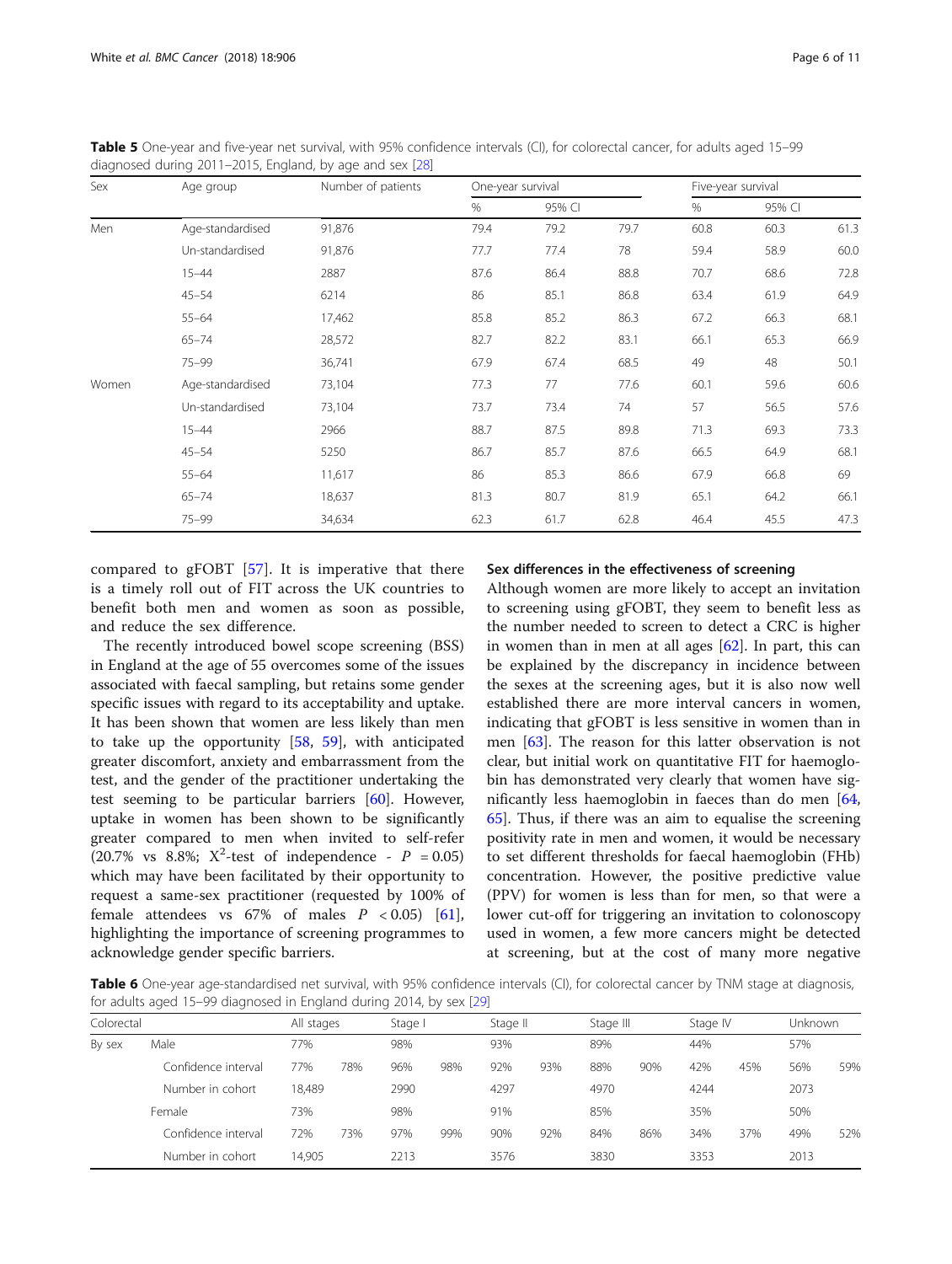<span id="page-6-0"></span>Table 7 Five-year net survival by stage, with 95% confidence intervals (CIs), for colorectal cancer, for adults aged 15–99 diagnosed in the former Anglia Cancer Network during 2006– 2010, by sex [\[30\]](#page-8-0)

|            | 5 Year Survival |        |    |            |        |     |  |  |  |  |  |
|------------|-----------------|--------|----|------------|--------|-----|--|--|--|--|--|
|            | Male (%)        | 95% CI |    | Female (%) | 95% CI |     |  |  |  |  |  |
| Stage I    | 94              | 91     | 97 | 97         | 95     | 100 |  |  |  |  |  |
| Stage II   | 82              | 80     | 84 | 87         | 85     | 89  |  |  |  |  |  |
| Stage III  | 60              | 57     | 63 | 61         | 59     | 64  |  |  |  |  |  |
| Stage IV   | 7               | 6      | 9  | 8          | 6      | 10  |  |  |  |  |  |
| All stages | 61              | 60     | 63 | 63         | 62     | 65  |  |  |  |  |  |

colonoscopies. The balance between benefit and harm would therefore be altered by taking such an approach, and this has not been adequately modelled. In the future however, a risk score based on FIT-derived FHb, but incorporating sex and age, might address this issue.

It is not known why women have lower levels of FHb, and why FHb has a lower PPV for colorectal neoplasia, but it has been demonstrated that FHb concentration is strongly correlated to both all cause and non-colorectal cancer mortality  $[66]$  $[66]$ , and may be acting as a non-specific marker for health status. This is in keeping with the observations mentioned above, that women tend to have a healthier lifestyle and are less prone to the deposition of visceral fat than men.

#### Route to diagnosis

Females are typically a decade older when they develop the condition, with a higher risk of co-morbidity [\[7](#page-8-0)], which masks symptoms and more negatively affects their survival and may explain why they have higher rates of EP. However, Abel et al. found that even after adjusting for age and deprivation differences, women still had higher rates of EPs for colon and rectal cancer compared with men [[67](#page-9-0)]. This may relate to the sex difference in distribution by anatomical site, with symptom profiles likely to vary for CRC subsites.

It has been noted that men are generally less aware of cancer signs and symptoms [\[46](#page-8-0), [68](#page-9-0)–[72\]](#page-9-0). The 2014 CAM survey found men recalled and recognised fewer signs and symptoms of cancer than women ( $p < 0.001$ ), including recognising persistent change in bowel/bladder habits ( $p < 0.05$ ) [[46\]](#page-8-0). However, although women may have higher levels of awareness it does not mean that they are more likely to have shorter delays from the onset of symptoms until consultation, with the CAM survey showing women reported more barriers to seeing a GP than men  $(p < 0.001)$ . Delay in women is also evident for other cancers, including breast cancer and gynaecological cancers which have received significantly more publicity and campaign activity than CRC [[73](#page-9-0)–[75](#page-9-0)].

Although men are usually less likely to attend preventative health checks and screening than women, there is generally little evidence that they delay when experiencing actual symptoms of ill-health [[76](#page-9-0)–[79](#page-9-0)]. This also seems to be the case with regard to consultation relating to CRC symptoms and fits with the results presented in this paper. Apart from shorter delays in men seeking medical advice for rectal bleeding [[80\]](#page-9-0), no sex differences in consultation have been noted for the most positive predictive symptoms of CRC [\[81](#page-9-0)–[84\]](#page-9-0). These include altered bowel habits with a range of other symptoms (including anaemia, weight loss, abdominal pain, diarrhoea and constipation). The more serious the symptoms, such as vomiting, abdominal pain and the presence of obstruction, the shorter the duration of delay in seeking consultation for both men and women, and the greater likelihood that they would be diagnosed through an emergency admission [[67](#page-9-0), [84](#page-9-0), [85](#page-9-0)].

Getting partner sanction for seeking help is an important factor in early diagnosis [[86](#page-9-0)]; Esteva et al. [[85](#page-9-0)] and Lobchuk et al. [\[87\]](#page-9-0) both report that women are more likely to push men to see their GP when they have CRC symptoms, whereas women are more likely to wait to see if the symptoms will clear up themselves. Ramos et al. [\[88](#page-9-0)] similarly observed that women were more likely not to have discussed their symptoms with their partner prior to their first consultation, which impacts on their early presentation as they procrastinate over whether or not to report the signs.

#### Sex differences in stage of cancer at diagnosis

These findings are contrary to those of Nguyen et al. [\[8](#page-8-0)], whose systematic review and meta-analysis exploring the implication of sex as a risk factor for advanced neoplasia and colorectal cancer found the pooled relative risk for advanced cancer in men was 1.83 (95% confidence inter-val, 1.69-1.97). The data from McPhail et al. [[26\]](#page-8-0) tends to suggest there is little difference in stage at diagnosis, with more men diagnosed at stage I.

A study by Lyratzopoulos et al. [\[89](#page-9-0)], of cancer data covering 2006–2010 from the East of England suggested that although sex was a factor in presenting with more advanced cancer generally, it was not so marked for CRC (including after adjustment for other demographic factors), which is in line with our findings. An analysis of sex disparities in cancer mortality and survival in America also came to the conclusion that though there was a higher death rate in men, this was more closely linked to higher incidence than any other sex, or gender specific factor [[35](#page-8-0)].

# Survival

The Eurocare 4 study found that females had a 2.2% point survival advantage over males, especially in their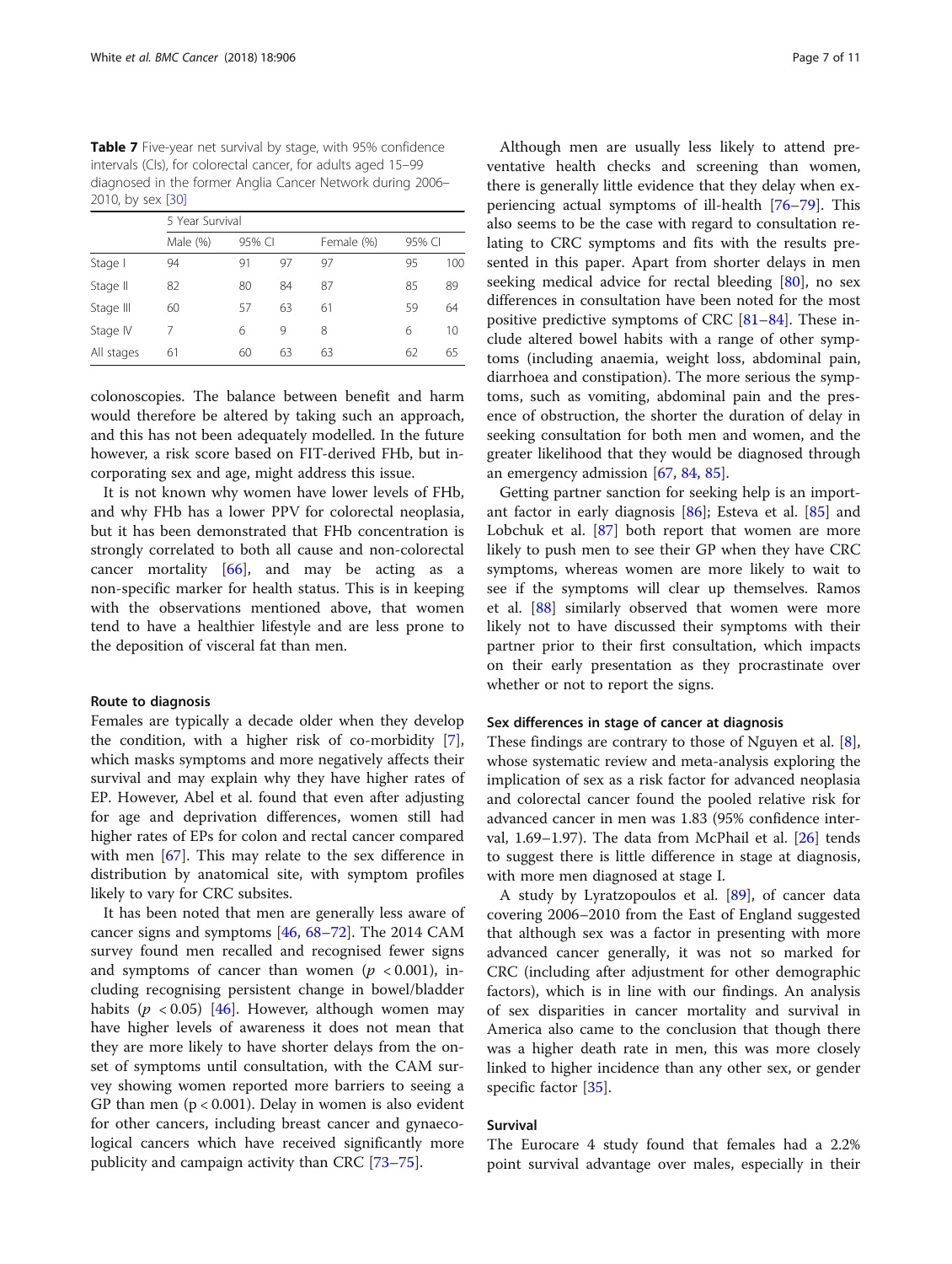#### Strengths and limitations

The major strength of this review is that the data has originated from national population based datasets so data are representative of the population.

However, a limitation is that the data were at an aggregate level and results have not been adjusted for other demographic factors that can vary between males and females, with the exception of age where indicated. Therefore, it is uncertain as to what degree some of the sex differences in the data can be accounted for by sex differences in other demographic factors. For instance, variation in the uptake of screening and CRC outcomes have previously been attributed to ethnicity and the individual's socio-economic circumstances [\[92](#page-10-0)–[96](#page-10-0)]; this was not able to be determined from our data. However, previous studies on screening uptake have demonstrated that sex differences exist even after adjustment for other factors [\[22](#page-8-0), [62,](#page-9-0) [92\]](#page-10-0).

A further limitation to the literature review relates to the current state of play with regard to research on sex and gender differences, with some studies included being of a smaller scale than would be preferable. However, it was felt that for this review the completeness of the overview of the state of play with regard to sex and gender differences warranted their inclusion.

# Conclusion

This is one of the first reviews to start to bring together data on CRC cancer incidence, screening uptake, route to diagnosis, cancer stage and survival specifically from a sex and gender difference perspective. The data show higher incidence rates in males than females. As there are relatively small differences in the data from routes to diagnosis to 5-year survival for males and females, it suggests the higher CRC death rate in males is primarily due to the higher incidence rate. The data show minimal sex differences in survival by stage at diagnosis, which could indicate that there are not significant sex differences in access to and effectiveness of CRC treatment.

Nevertheless, exogenous and/or endogenous sex and gender differences are more apparent for the pathway up to the point of diagnosis of CRC. We highlight that bowel screening uptake is lower in men than women, whilst a higher proportion of CRC cases in women are diagnosed via an EP.

On balance, such differences between men and women mean sex differences in stage distribution are relatively small, but highlight that there could be different approaches focused onto these sex and gendered factors to take to improve early diagnosis across both males and females. Further research could focus on why incidence rates are higher in males and how much the difference is due to modifiable risk factors.

Further understanding of sex differences in CRC could come from analysing data that considers colon and rectal cancers separately, and further breakdowns such as morphology. This may help understand the higher EP rates in females, and how gFOBT/FIT screening is less effective in females than males.

#### Abbreviations

ASRs: Age Standardised Rates; BRAF: v-Raf murine sarcoma viral oncogene homolog B; BSS: Bowel Scope Screening; c.f.: Conferatur (Latin) – compare; CAM: Cancer Awareness Measure; CI: Confidence interval; CIMP: CpG island methylator phenotype; CpG: 5'—C—phosphate—G—3; CRC: Colorectal Cancer; EPs: Emergency Presentation; FHb: Faecal haemoglobin; FIT: Faecal immunochemical test; gFOBT: guaiac faecal occult blood test; KRAS: V-Ki-ras2 Kirsten rat sarcoma viral oncogene homolog; PPV: Positive predictive value; TWW: Two week wait

#### Acknowledgements

Michael Cook NIH, CIH for helpful feedback on an earlier draft. Sam Winters (National Cancer Registration and Analysis Service, Public Health England) for the Routes to Diagnosis data breakdown.

#### Availability of data and materials

The datasets supporting the conclusions of this article are included within the article, with hyperlinks to the data where applicable within the references.

#### Authors' contributions

AW conceived the study and conducted majority of literature search and drafting initial text, LI and CC conducted data collection and analysis and critical revision and text of the manuscript; RJCS, NO-S and AS contributed critical revision, comment and text during the development of the manuscript. All authors have read and approved the final manuscript.

#### Ethics approval and consent to participate

Leeds Beckett University approval obtained. No specific permissions were needed to access the data sources.

#### Consent for publication

Not applicable.

#### Competing interests

The authors declare that they have no competing interests.

### Publisher's Note

Springer Nature remains neutral with regard to jurisdictional claims in published maps and institutional affiliations.

#### Author details

<sup>1</sup>Institute of Health & Wellbeing, Leeds Beckett University, Civic Quarter, Leeds LS1 3HE, UK. <sup>2</sup> Cancer Research UK, Angel Building, 407 St John Street, London EC1V 4A, UK.<sup>3</sup> Division of Cancer Research, Centre for Research into Cancer Prevention and Screening (CRiPS), University of Dundee, Dundee DD1 9SY, UK. <sup>4</sup>Department of Health, 15 Butterfield Street, Herston, Brisbane 4006, QLD, Australia.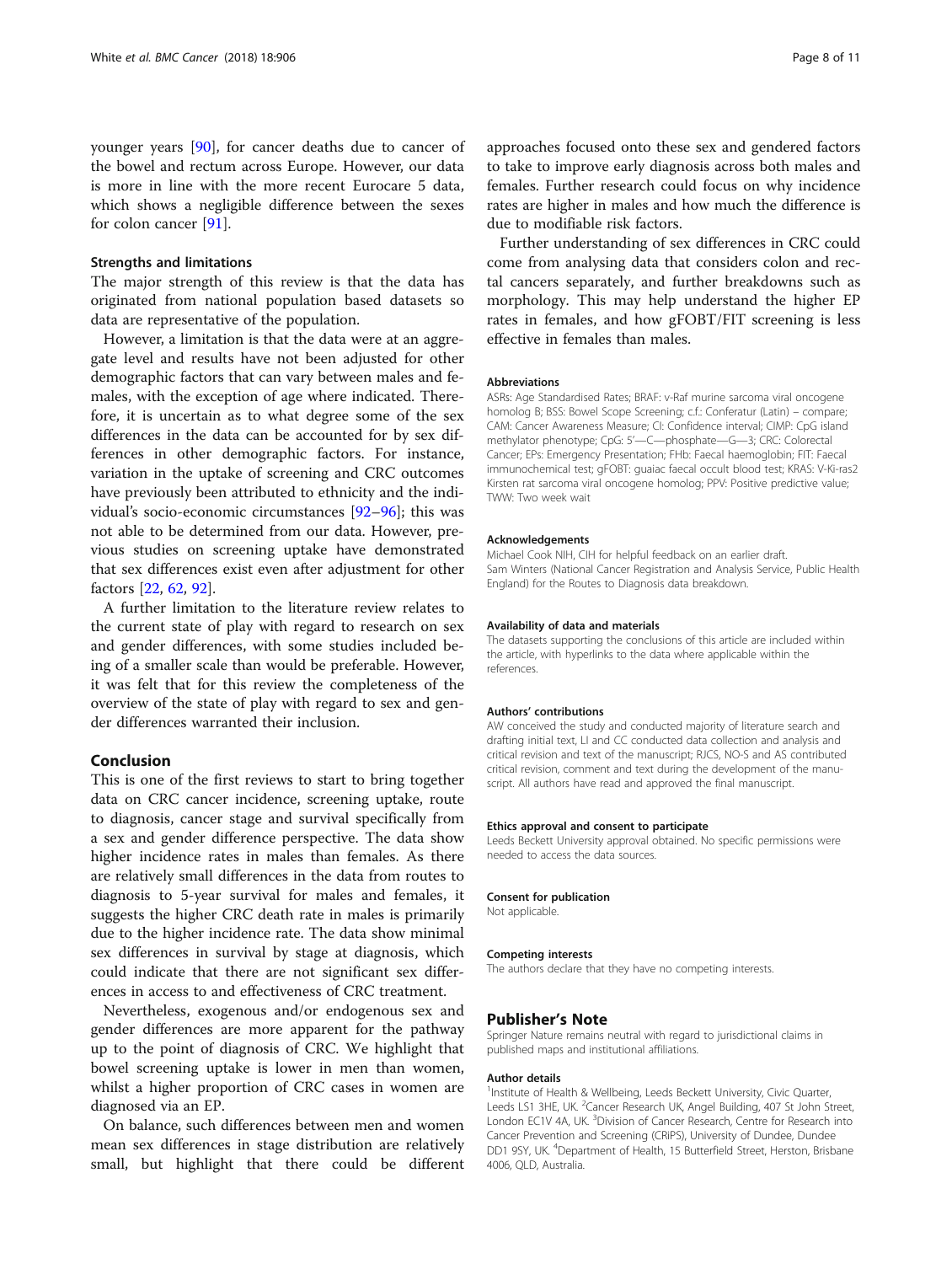#### <span id="page-8-0"></span>Received: 4 April 2018 Accepted: 30 August 2018 Published online: 20 September 2018

#### References

- 1. CRUK. Bowel cancer incidence statistics. Cancer Res. UK. 2016. Available from: [http://www.cancerresearchuk.org/cancer-info/cancerstats/types/](http://www.cancerresearchuk.org/cancer-info/cancerstats/types/bowel/incidence/uk-bowel-cancer-incidence-statistics) [bowel/incidence/uk-bowel-cancer-incidence-statistics](http://www.cancerresearchuk.org/cancer-info/cancerstats/types/bowel/incidence/uk-bowel-cancer-incidence-statistics)
- 2. Leal J. Cancer costs the UK economy £15.8bn a year. 2012. Available from: [http://www.ox.ac.uk/news/2012-11-07-cancer-costs-uk-economy-](http://www.ox.ac.uk/news/2012-11-07-cancer-costs-uk-economy-%C2%A3158bn-year) [£158bn-year](http://www.ox.ac.uk/news/2012-11-07-cancer-costs-uk-economy-%C2%A3158bn-year)
- 3. Payne S. Not an equal opportunity disease a sex and gender-based review of colorectal cancer in men and women: part I. J Men's Heal Gend. 2007;4:131–9.
- 4. Brenner H, Hoffmeister M, Arndt V, Haug U. Gender differences in colorectal cancer: implications for age at initiation of screening. Br J Cancer. 2007;96: 828–31.
- 5. Kim SE, Paik HY, Yoon H, Lee JE, Kim N, Sung MK. Sex- and gender-specific disparities in colorectal cancer risk. World J Gastroenterol. 2015;21:5167–75.
- 6. Christy SM, Mosher CE, Rawl SM. Integrating men's health and masculinity theories to explain colorectal cancer screening behavior. Am J Mens Health. 2014;8:54–65.
- 7. Chacko L, Macaron C, Burke CA. Colorectal cancer screening and prevention in women. Dig Dis Sci. 2015;60:698–710.
- 8. Nguyen SP, Bent S, Chen Y-H, Terdiman JP. Gender as a risk factor for advanced neoplasia and colorectal cancer: a systematic review and metaanalysis. Clin Gastroenterol Hepatol. 2009;7:676–81.e1–3.
- Wang Y, Freemantle N, Nazareth I, Hunt K. Gender differences in survival and the use of primary care prior to diagnosis of three cancers: an analysis of routinely collected UK general practice data. PLoS One. 2014;9:e101562. [https://doi.org/10.1371/journal.pone.0101562.](https://doi.org/10.1371/journal.pone.0101562)
- 10. Clarke N, Gallagher P, Kearney PM, Mcnamara D, Sharp L. Impact of gender on decisions to participate in faecal immunochemical test-based colorectal cancer screening: a qualitative study. Psycho-Oncology. 2016;25:1456–62.
- 11. CRUK. Bowel cancer incidence statistics. 2017. Available from: [http://www.](http://www.cancerresearchuk.org/health-professional/cancer-statistics/statistics-by-cancer-type/bowel-cancer/incidence#heading-One) [cancerresearchuk.org/health-professional/cancer-statistics/statistics-by](http://www.cancerresearchuk.org/health-professional/cancer-statistics/statistics-by-cancer-type/bowel-cancer/incidence#heading-One)[cancer-type/bowel-cancer/incidence#heading-One](http://www.cancerresearchuk.org/health-professional/cancer-statistics/statistics-by-cancer-type/bowel-cancer/incidence#heading-One)
- 12. Douaiher J, Ravipati A, Grams B, Chowdhury S, Alatise O, Are C. Colorectal cancer—global burden, trends, and geographical variations. J Surg Oncol. 2017;115:619–30.
- 13. Koo JH, Leong RWL. Sex differences in epidemiological, clinical and pathological characteristics of colorectal cancer. J Gastroenterol Hepatol. 2010;25:33–42.
- 14. Hansen IO, Jess P. Possible better long-term survival in left versus rightsided colon cancer - a systematic review. Dan Med J. 2012;59:A4444.
- 15. Murphy G, Devesa SS, Cross AJ, Inskip PD, McGlynn KA, Cook MB. Sex disparities in colorectal cancer incidence by anatomic subsite, race and age. Int J Cancer. 2011;128:1668–75.
- 16. Kotake K, Asano M, Ozawa H, Kobayashi H, Sugihara K. Gender differences in colorectal cancer survival in Japan. Int J Clin Oncol. 2015;21:194–203.
- 17. Harriss DJ, Atkinson G, Batterham A, George K, Cable NT, Reilly T, et al. Lifestyle factors and colorectal cancer risk (2): a systematic review and meta-analysis of associations with leisure-time physical activity. Color Dis. 2009;11:689–701.
- 18. Huxley RR, Ansary-Moghaddam A, Clifton P, Czernichow S, Parr CL, Woodward M. The impact of dietary and lifestyle risk factors on risk of colorectal cancer: a quantitative overview of the epidemiological evidence. Int J Cancer. 2009;125:171–80.
- 19. Boyle T, Fritschi L, Platell C, Heyworth J. Lifestyle factors associated with survival after colorectal cancer diagnosis. Br J Cancer. 2013;109:814–22.
- 20. Chang LC, Wu MS, Tu CH, Lee YC, Shun CT, Chiu HM. Metabolic syndrome and smoking may justify earlier colorectal cancer screening in men. Gastrointest Endosc. 2014;79:961–9.
- 21. Moffat J, Bentley A, Ironmonger L, Boughey A, Radford G, Duffy S. The impact of national cancer awareness campaigns for bowel and lung cancer symptoms on sociodemographic inequalities in immediate key symptom awareness and GP attendances. Br J Cancer. 2015;112:S14–21.
- 22. Moss S, Mathews C, Day T, Smith S, Seaman H, Snowball J, et al. Increased uptake and improved outcomes of bowel cancer screening with a faecal immunochemical test: results from a pilot study within the national screening programme in England. Gut. 2016. [https://doi.org/10.1136/gutjnl-](https://doi.org/10.1136/gutjnl-2015-310691)[2015-310691.](https://doi.org/10.1136/gutjnl-2015-310691)
- 23. Lo SH, Halloran S, Snowball J, Seaman H, Wardle J, von Wagner C. Colorectal cancer screening uptake over three biennial invitation rounds in the English bowel cancer screening programme. Gut. 2015;64:282–91.
- 24. PHE. Public Health England personal communication. 2016;
- 25. PHE. personal communication, similar data can be found: [http://www.ncin.](http://www.ncin.org.uk/publications/routes_to_diagnosis) [org.uk/publications/routes\\_to\\_diagnosis](http://www.ncin.org.uk/publications/routes_to_diagnosis). 2016;
- 26. McPhail S, Johnson S, Greenberg D, Peake M, Rous B. Stage at diagnosis and early mortality from cancer in England. Br J Cancer. 2015;112(Suppl): S108–15.
- 27. NCIN/CRUK. Routes to diagnosis of cancer by stage, 2012-2013. 2016. Available from: <http://www.ncin.org.uk/view?rid=3071>
- 28. ONS. Cancer Survival in England: adults diagnosed between 2011 and 2015 and followed up to 2016. London: Office for National Statistics; 2017. Available from: [https://www.ons.gov.uk/peoplepopulationandcommunity/](https://www.ons.gov.uk/peoplepopulationandcommunity/healthandsocialcare/conditionsanddiseases/datasets/cancersurvivalratescancersurvivalinenglandadultsdiagnosed) [healthandsocialcare/conditionsanddiseases/datasets/](https://www.ons.gov.uk/peoplepopulationandcommunity/healthandsocialcare/conditionsanddiseases/datasets/cancersurvivalratescancersurvivalinenglandadultsdiagnosed) [cancersurvivalratescancersurvivalinenglandadultsdiagnosed](https://www.ons.gov.uk/peoplepopulationandcommunity/healthandsocialcare/conditionsanddiseases/datasets/cancersurvivalratescancersurvivalinenglandadultsdiagnosed)
- 29. ONS/PHE. Cancer survival by stage at diagnosis for England (experimental statistics): Adults diagnosed 2012, 2013 and 2014 and followed up to 2015. 2016. Available from: [https://www.ons.gov.uk/peoplepopulationand](https://www.ons.gov.uk/peoplepopulationandcommunity/healthandsocialcare/conditionsanddiseases/bulletins/cancersurvivalbystageatdiagnosisforenglandexperimentalstatistics/adultsdiagnosed20122013and2014andfollowedupto2015) [community/healthandsocialcare/conditionsanddiseases/bulletins/](https://www.ons.gov.uk/peoplepopulationandcommunity/healthandsocialcare/conditionsanddiseases/bulletins/cancersurvivalbystageatdiagnosisforenglandexperimentalstatistics/adultsdiagnosed20122013and2014andfollowedupto2015) [cancersurvivalbystageatdiagnosisforenglandexperimentalstatistics/](https://www.ons.gov.uk/peoplepopulationandcommunity/healthandsocialcare/conditionsanddiseases/bulletins/cancersurvivalbystageatdiagnosisforenglandexperimentalstatistics/adultsdiagnosed20122013and2014andfollowedupto2015) [adultsdiagnosed20122013and2014andfollowedupto2015](https://www.ons.gov.uk/peoplepopulationandcommunity/healthandsocialcare/conditionsanddiseases/bulletins/cancersurvivalbystageatdiagnosisforenglandexperimentalstatistics/adultsdiagnosed20122013and2014andfollowedupto2015)
- 30. PHE. National Cancer Registration and analysis service PHE, Personal communication. 2017.
- 31. Cook MB, Dawsey SM, Freedman ND, Inskip PD, Wichner SM, Quraishi SM, et al. Sex disparities in cancer incidence by period and age. Cancer Epidemiol Biomark Prev. 2009;18:1174–82.
- 32. EC. The State of Men's Health in Europe Report (Extended report). Luxembourg: European Commission; 2011.
- 33. CRUK/NCIN. Excess cancer burden in men. London: Cancer Research UK, NCIN, Leeds Met University, Men's Health Forum; 2013.
- 34. Edgren G, Liang L, Adami H-O, Chang E. Enigmatic sex disparities in cancer incidence. Eur J Epidemiol. 2012;27:187–96.
- 35. Cook MB, McGlynn KA, Devesa SS, Freedman ND, Anderson WF. Sex disparities in cancer mortality and survival. Cancer Epidemiol Biomark Prev. 2011;20:1629–37.
- 36. Bates B, Cox L, Nicholson S, Page P, Prentice A, Steer T, et al. National Diet and Nutrition Survey: Results from Years 5 and 6 (combined) of the Rolling Programme (2012/2013–2013/2014). London: Public Health England; 2016.
- 37. Schütze M, Boeing H, Pischon T, Rehm J, Kehoe T, Gmel G, et al. Alcohol attributable burden of incidence of cancer in eight European countries based on results from prospective cohort study. BMJ. 2011;342:d1584.
- 38. Tchernof A, Després J-P. Pathophysiology of human visceral obesity: an update. Physiol Rev. 2013;93:359–404.
- 39. Bassett JK, Severi G, English DR, Baglietto L, Krishnan K, Hopper JL, et al. Body size, weight change, and risk of colon cancer. Cancer Epidemiol Biomark Prev. 2010;19:2978–86.
- 40. Marino M, Masella R, Bulzomi P, Campesi I, Malorni W, Franconi F. Nutrition and human health from a sex-gender perspective. Mol Asp Med. 2011;32:1–70.
- 41. Moghaddam AA, Woodward M, Huxley R. Obesity and risk of colorectal cancer: a meta-analysis of 31 studies with 70,000 events. Cancer Epidemiol Biomark Prev. 2007;16:2533–47.
- 42. Lorentzen JA, Grzyb K, De Angelis PM, Hoff G, Eide TJ, Andresen PA. Oncogene mutations in colorectal polyps identified in the Norwegian colorectal cancer prevention (NORCCAP) screening study. Clin Med Insights Pathol. 2016;9:19–28.
- 43. CRUK/NCIN. Cancer by deprivation in England: Incidence, 1996-2010, Mortality, 1997-2011. London; 2014. Available from: [http://www.](http://www.cancerresearchuk.org/health-professional/cancer-statistics/statistics-by-cancer-type/bowel-cancer/incidence#heading-Eight) [cancerresearchuk.org/health-professional/cancer-statistics/statistics-by](http://www.cancerresearchuk.org/health-professional/cancer-statistics/statistics-by-cancer-type/bowel-cancer/incidence#heading-Eight)[cancer-type/bowel-cancer/incidence#heading-Eight](http://www.cancerresearchuk.org/health-professional/cancer-statistics/statistics-by-cancer-type/bowel-cancer/incidence#heading-Eight)
- 44. White A, Seims A, Newton R. The state of Men's health in Leeds: Main report. Leeds: Leeds Beckett University, Leeds City Council; 2016.
- 45. Marmot Review Team. Marmot Indicators 2014 A preliminary summary with graphs - strategic review of health inequalities post 2010. London: Institute of Health Equity. p. 2014.
- 46. CRUK. Cancer awareness measure (CAM) key findings report; 2014 & trends analysis (2008–2014). London: Cancer Research UK; 2016.
- 47. Teo CH, Ng CJ, Booth A, White A. Barriers and facilitators to health screening in men: a systematic review. Soc Sci Med. 2016;165:168–76.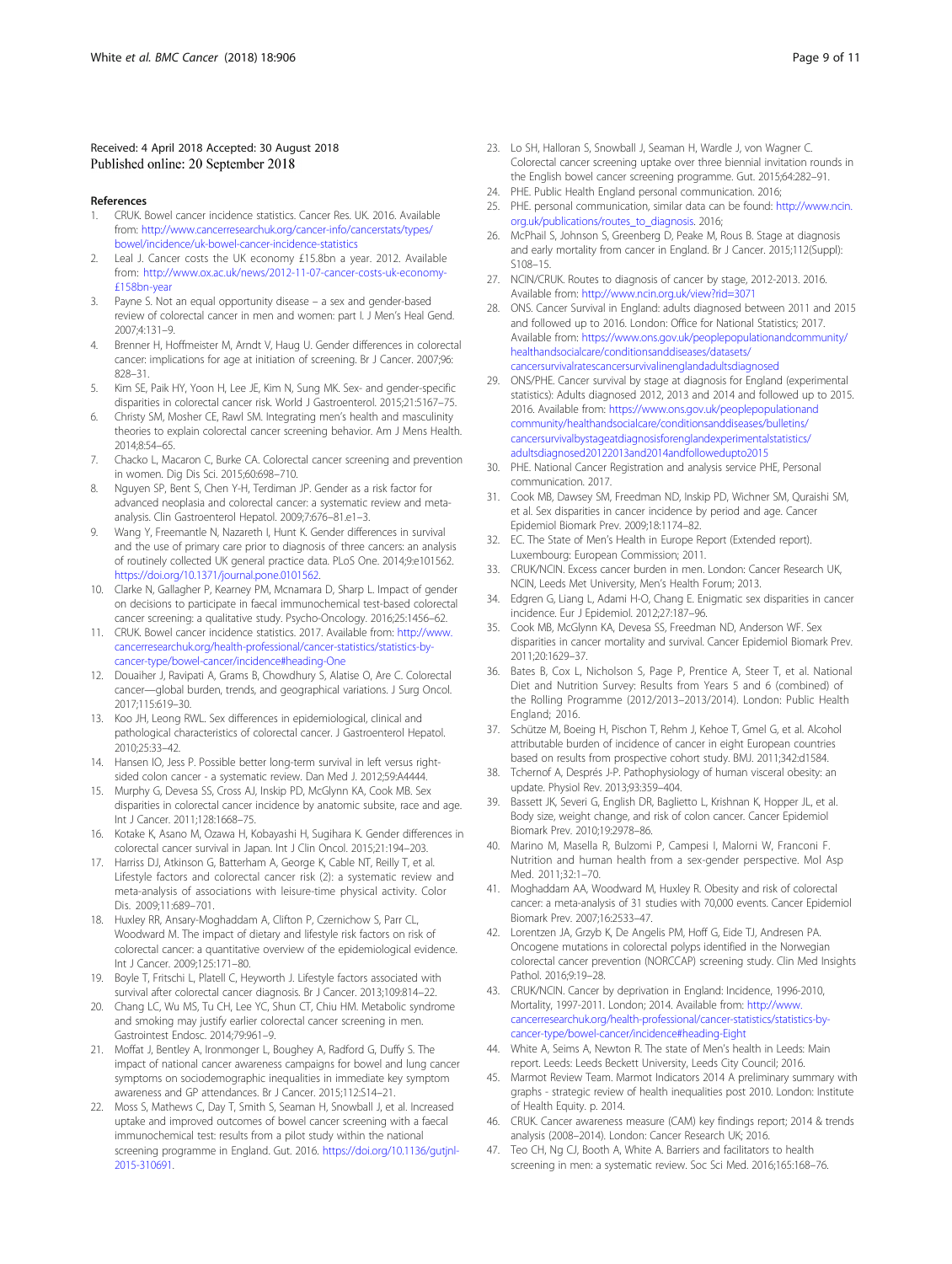- <span id="page-9-0"></span>48. Saab MM, Reidy M, Hegarty J, O'Mahony M, Murphy M, Von Wagner C, et al. Men's information-seeking behaviour regarding Cancer risk and screening: a meta-narrative systematic review. Psycho-Oncology. 2017;27:410–9.
- 49. Tinmouth J, Titvo P, McGregor SE, Claus D, Pasut G, Myers RE, et al. A qualitative evaluation of strategies to increase colorectal cancer screening uptake. Can Fam Physician. 2011;57:7–15.
- 50. Wilkins D. Slow on the uptake? Encouraging male participation in the NHS bowel Cancer screening Programme. London: Men's Health Forum; 2011.
- 51. Fox SA, Heritage J, Stockdale SE, Asch SM, Duan N, Reise SP. Cancer screening adherence: does physician-patient communication matter? Patient Educ Couns. 2009;75:178–84.
- 52. Libby G, Bray J, Champion J, Brownlee LA, Birrell J, Gorman DR, et al. Pre-notification increases uptake of colorectal cancer screening in all demographic groups: a randomized controlled trial. J Med Screen. 2011; 18:24–9.
- 53. Hewitson P, Ward AM, Heneghan C, Halloran SP, Mant D. Primary care endorsement letter and a patient leaflet to improve participation in colorectal cancer screening: results of a factorial randomised trial. Br J Cancer. 2011;105:475–80.
- 54. White B, Power E, Ciurej M, Lo SH, Nash K, Ormiston-Smith N. Piloting the impact of three interventions on guaiac Faecal occult blood test uptake within the NHS bowel Cancer screening Programme. Biomed Res Int. 2015; 2015:928251.
- 55. Zajac IT, Duncan AC, Flight I, Wittert G, Cole SR, Young G, et al. Theorybased modifications of an advanced notification letter improves screening for bowel cancer in men: A randomised controlled trial. Soc Sci Med. 2016; 165:1–9.
- 56. Steele RJ, McDonald PJ, Digby J, Brownlee L, Strachan JA, Libby G, et al. Clinical outcomes using a faecal immunochemical test for haemoglobin as a first-line test in a national programme constrained by colonoscopy capacity. United Eur Gastroenterol J. 2013;1:198–205.
- 57. Digby J, McDonald PJ, Strachan JA, Libby G, Steele RJC, Fraser CG. Use of a faecal immunochemical test narrows current gaps in uptake for sex, age and deprivation in a bowel cancer screening programe. J Med Screen. 2013;20:80–5.
- 58. Brenner H, Zwink N, Ludwig L, Hoffmeister M. Should screening colonoscopy be offered from age 50? Results from a statewide pilot project, and from a randomized intervention study. Dtsch Arztebl Int. 2017;114:94–100.
- 59. McGregor LM, Bonello B, Kerrison RS, Nickerson C, Baio G, Berkman L, et al. Uptake of bowel scope (flexible sigmoidoscopy) screening in the English National Programme: the first 14 months. J Med Screen. 2016;23:77–82.
- 60. Wardle J, Miles A, Atkin W. Gender differences in utilization of colorectal cancer screening. J Med Screen. 2005;12:20–7.
- 61. Kerrison RS, McGregor LM, Marshall S, Isitt J, Counsell N, Wardle J, et al. Use of a 12 months' self-referral reminder to facilitate uptake of bowel scope (flexible sigmoidoscopy) screening in previous non-responders: a Londonbased feasibility study. Br J Cancer. 2016;114:751–8.
- 62. Quyn AJ, Fraser CG, Stanners G, Carey FA, Carden C, Shaukat A, et al. Uptake trends in the Scottish bowel screening Programme and the influences of age, sex, and deprivation. J Med Screen. 2018;25:24–31.
- 63. Steele RJC, McClements P, Watling C, Libby G, Weller D, Brewster DH, et al. Interval cancers in a FOBT-based colorectal cancer population screening programme: implications for stage, gender and tumour site. Gut. 2012;61: 576–81.
- 64. McDonald PJ, Strachan JA, Digby J, Steele RJC, Fraser CG. Faecal haemoglobin concentrations by gender and age: implications for population-based screening for colorectal cancer. Clin Chem Lab Med. 2012; 50:935–40.
- 65. Arana-Arri E, Idigoras I, Uranga B, Pérez R, Irurzun A, Gutiérrez-Ibarluzea I, et al. Population-based colorectal cancer screening programmes using a faecal immunochemical test: should faecal haemoglobin cut-offs differ by age and sex? BMC Cancer. 2017;17:1–14.
- 66. Chen L-S, Yen AM-F, Fraser CG, Chiu SY-H, Fann JC-Y, Wang P-E, et al. Impact of faecal haemoglobin concentration on colorectal cancer mortality and all-cause death. BMJ Open. 2013;3:e003740.
- 67. Abel GA, Shelton J, Johnson S, Elliss-Brookes L, Lyratzopoulos G. Cancerspecific variation in emergency presentation by sex, age and deprivation across 27 common and rarer cancers. Br J Cancer. 2015;112(Suppl):S129–36.
- 68. Sach TH, Whynes DK. Men and women: beliefs about cancer and about screening. BMC Public Health. 2009;9:431.
- 69. Moynihan C, Huddart R. Ignorance and uncertainty regarding cancer and cancer genetics in men. In: Kirby R, Carson C, White A, Kirby M, editors. Men's health. 3rd ed. London: Informa Healthcare; 2009. p. 17–26.
- 70. McCreary DR, Gray RE, Grace SL. Gender differences in cancer mortality risk perceptions and screening behaviors among adults 40-60 years of age. Int J Men's Heal. 2006;5:53–63.
- 71. Robb K, Stubbings S, Ramirez A, Macleod U, Austoker J, Waller J, et al. Public awareness of cancer in Britain: a population-based survey of adults. Br J Cancer. 2009;101(Suppl):S18–23.
- 72. Vart GF. How men differ from women in their attitudes towards bowel cancer screening and intention to be screened. J Men's Health. 2010;7: 241–8.
- 73. Low EL, Simon AE, Waller J, Wardle J, Menon U. Experience of symptoms indicative of gynaecological cancers in UK women. Br J Cancer. 2013;109: 882–7.
- 74. Linsell L, Burgess CC, Ramirez AJ. Breast cancer awareness among older women. Br J Cancer. 2008;99:1221–5.
- 75. Lo SH, Waller J, Wardle J, von Wagner C. Comparing barriers to colorectal cancer screening with barriers to breast and cervical screening: a population-based survey of screening-age women in Great Britain. J Med Screen. 2013;20:73–9.
- 76. Wyke S, Hunt K, Ford G. Gender differences in consulting a general practitioner for common symptoms of minor illness. Soc Sci Med. 1998;46:901–6.
- 77. Macintyre S, Ford G, Hunt K. Do women "over-report" morbidity? Men's and women's responses to structured prompting on a standard question on long standing illness. Soc Sci Med. 1999;48:89–98.
- 78. Farrimond H. Beyond the caveman: rethinking masculinity in relation to men's help-seeking. Health. 2012;16:208–25.
- 79. Wenger LM. Beyond ballistics: expanding our conceptualization of men's health-related help seeking. Am J Mens Heal. 2011;5:488–99.
- 80. Courtney RJ, Paul CL, Sanson-Fisher RW, Macrae FA, Attia J, McEvoy M. Factors associated with consultation behaviour for primary symptoms potentially indicating colorectal cancer: a cross-sectional study on response to symptoms. BMC Gastroenterol. 2012;12:100.
- 81. Hamilton W, Round A, Sharp D, Peters TJ. Clinical features of colorectal cancer before diagnosis: a population-based case-control study. Br J Cancer. 2005;93:399–405.
- 82. Lawrenson R, Logie J, Marks C. Risk of colorectal cancer in general practice patients presenting with rectal bleeding, change in bowel habit or anaemia. Eur J Cancer Care. 2006;15:267–71.
- 83. Hamilton W, Lancashire R, Sharp D, Peters TJ, Cheng K, Marshall T. The risk of colorectal cancer with symptoms at different ages and between the sexes: a case-control study. BMC Med. 2009;7:17.
- 84. Mitchell E, Macdonald S, Campbell NC, Weller D, Macleod U. Influences on pre-hospital delay in the diagnosis of colorectal cancer: a systematic review. Br J Cancer. 2008;98:60–70.
- 85. Esteva M, Leiva A, Ramos M, Pita-Fernández S, González-Luján L, Casamitjana M, et al. Factors related with symptom duration until diagnosis and treatment of symptomatic colorectal cancer. BMC Cancer. 2013;13:87.
- 86. Macleod U, Mitchell ED, Burgess C, Macdonald S, Ramirez AJ. Risk factors for delayed presentation and referral of symptomatic cancer: evidence for common cancers. Br J Cancer. 2009;101(Suppl):S92–101.
- 87. Lobchuk MM, Bapuji SB, McClement SE, Sisler JJ, Katz A, Martens P, et al. What is the role of family in promoting faecal occult blood test screening? Exploring physician, average-risk individual, and family perceptions. Cancer Epidemiol. 2012;36:e190–9.
- 88. Ramos M, Arranz M, Taltavull M, March S, Cabeza E, Esteva M. Factors triggering medical consultation for symptoms of colorectal cancer and perceptions surrounding diagnosis. Eur J Cancer Care. 2010;19:192–9.
- 89. Lyratzopoulos G, Abel GA, Brown CH, Rous BA, Vernon SA, Roland M, et al. Socio-demographic inequalities in stage of cancer diagnosis: evidence from patients with female breast, lung, colon, rectal, prostate, renal, bladder, melanoma, ovarian and endometrial cancer. Ann Oncol. 2013;24:843–50.
- 90. Micheli A, Ciampichini R, Oberaigner W, Ciccolallo L, de Vries E, Izarzugaza I, et al. The advantage of women in cancer survival: an analysis of EUROCARE-4 data. Eur J Cancer. 2009;45:1017–27.
- 91. De Angelis R, Sant M, Coleman MP, Francisci S, Baili P, Pierannunzio D, et al. Cancer survival in Europe 1999-2007 by country and age: results of EUROCARE-5-a population-based study. Lancet Oncol. 2014;15:23–34.